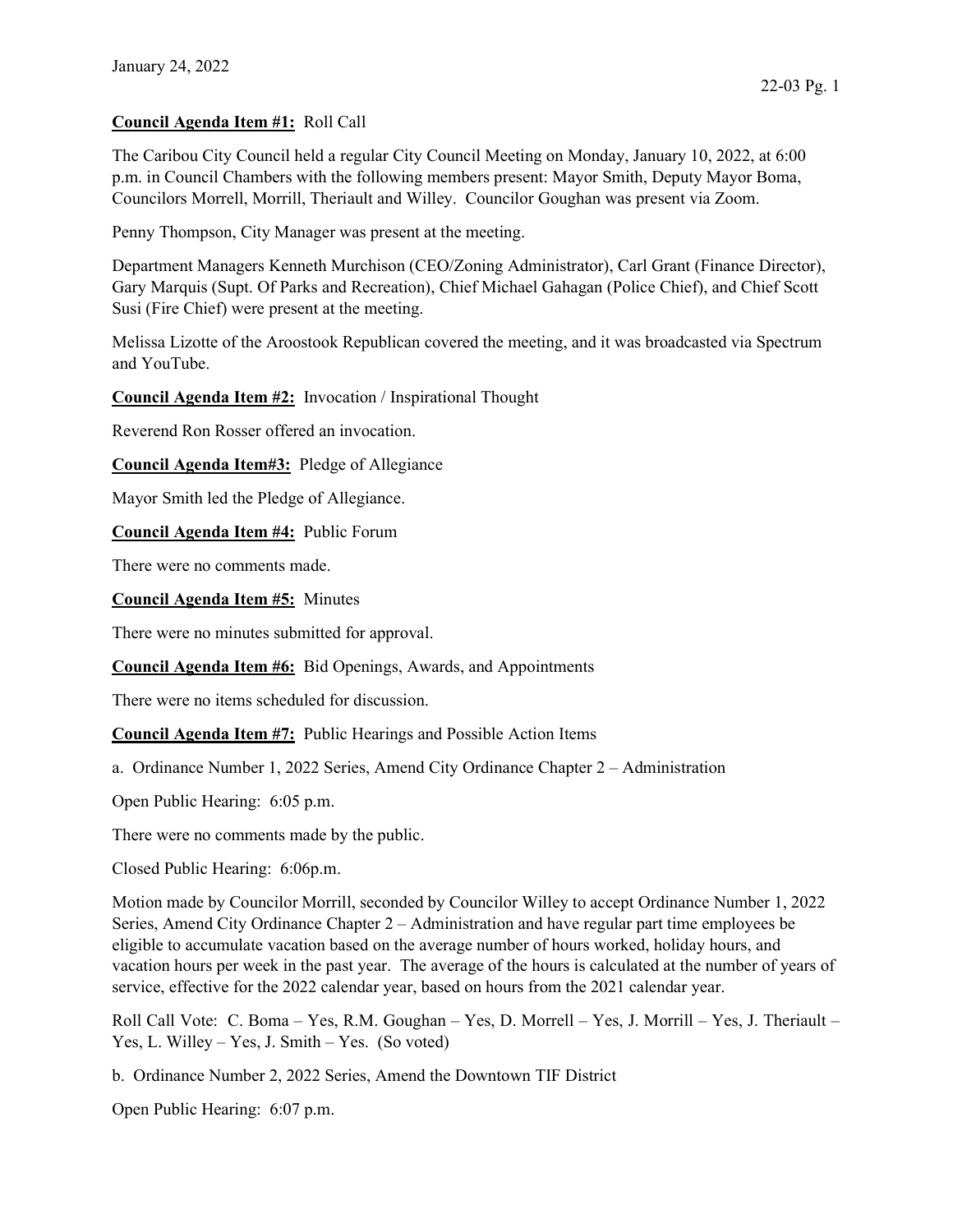There were no comments made by the public.

Close Public Hearing: 6:08 p.m.

Motion made by Councilor Morrell, seconded by Councilor Boma to accept Ordinance Number 2, 2022 Series, Amend the Downtown TIF District as presented.

Roll Call Vote: C. Boma – Yes, R.M. Goughan – Yes, D. Morrell – Yes, J. Morrill – Yes, J. Theriault – Yes, L. Willey – Yes, J. Smith – Yes. (So voted)

## Council Agenda Item #8: Manager's Report

Manager Thompson reviewed the City Manager's Report dated January 21, 2022

Council Agenda Item #9: New Business, Ordinances and Resolutions

a. Broadband presentation by Pioneer Wireless

Dave Corriveau introduced Tim McAfee of Pioneer Wireless who gave a presentation of the plan for full coverage broadband for Caribou. He explained the plan to have an open network that all broadband providers would be able to light up and use. He explained that there are an estimated 5,150 access points, 2,250 which are in the Compact Zone which leaves out roughly 2,900 places. He explained that when installing the fiber most companies start in the Urban Compact Zone and never make it out to the far reaches of the towns. With the build plan they are proposing they would start at the outside and work their way in to offer the households that have not had any access to be able to receive services such as broadband and cable television.

Troy Haney, Caribou Resident, and member of The Business Investment Group (BIG) explained that with the current pandemic and remote learning many families do not have internet at their homes, and many new families are moving to the area and are not able to receive service either. He also explained that the new fiber would allow for competition to help keep the bills in check for the consumers as well.

Dave Corriveau stated that he would like to see the Council make a decision ASAP on weather BIG has their blessing or not.

b. Consider request by Lister-Knowlton VFW Auxiliary to hold an additional night of Bingo

Motion made by Councilor Morrill, seconded by Councilor Theriault to approve the request for an additional night of Bingo for the Lister-Knowlton VFW Auxiliary.

Roll Call Vote: C. Boma – Yes, R.M. Goughan – Yes, D. Morrell – Yes, J. Morrill – Yes, J. Theriault – Yes, L. Willey – Yes, J. Smith – Yes. (So voted)

c. First read: Allowing employees to retain 2021 unused vacation time

Manager Thompson explained the there is a new Federal Holiday "Juneteenth". She explained that this is just a first read to see if the Council would be interested in amending the City Code and Ordinance Chapter 2- Administration to add "Juneteenth" to the list of observed holidays. She explained that if it is the Council wishes she could draft the ordinance for introduction at an upcoming meeting.

- e. 2022 Municipal Budget Presentations
	- i. Department 31: Fire & Ambulance Fire Chief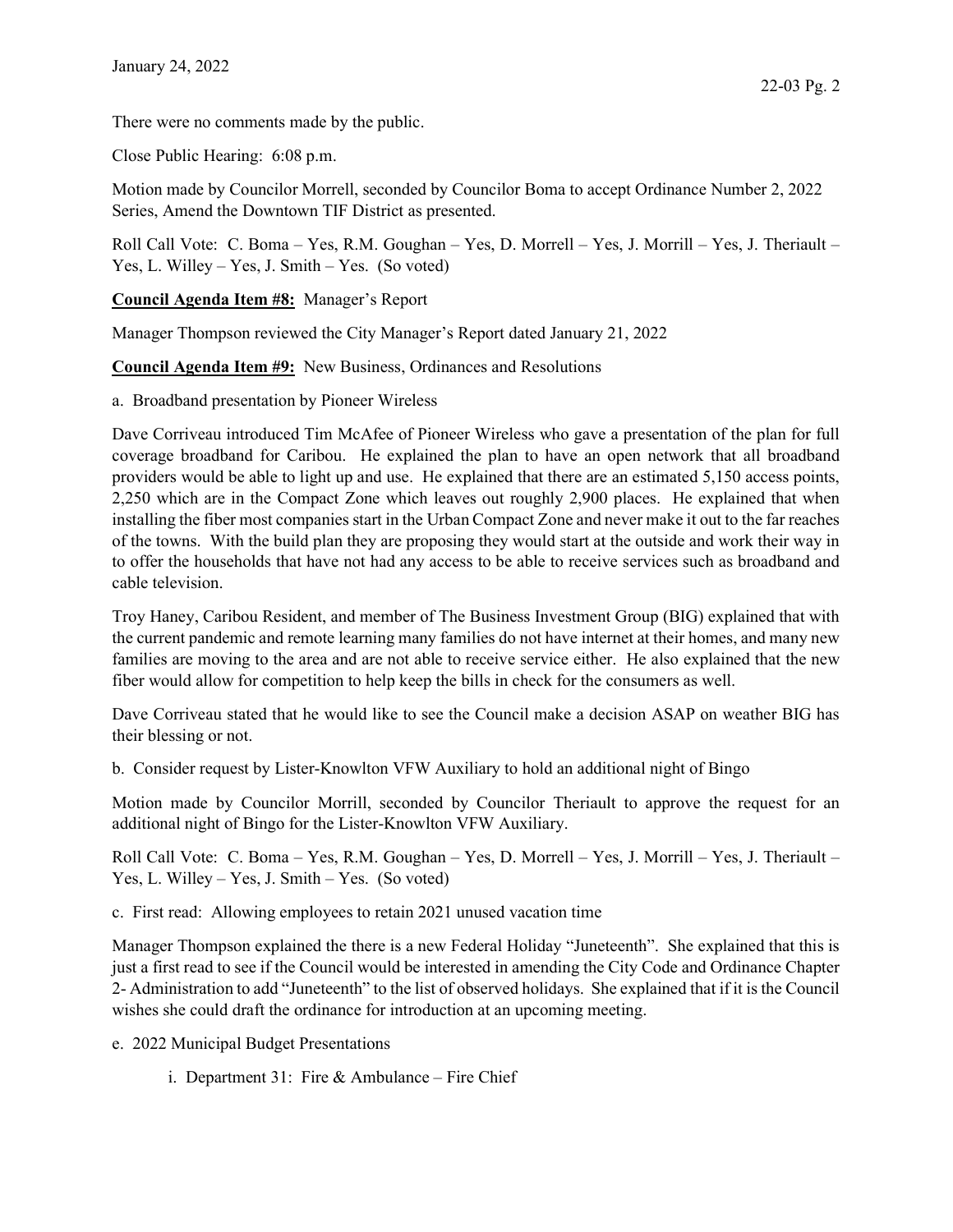Chief Scott Susi reviewed the proposed budget for Department 31: Fire & Ambulance

ii. Department 35 & 39: Police & Emergency Management – Police Chief

Chief Michael Gahagan reviewed the proposed budget for Departments 35 & 39 Police & Emergency Management.

iii. Department 40: Public Works – Public Works Director

Dave Ouellette, Public Works Director reviewed the proposed budget for Department 40: Public Works.

iv. Departments 50, 51 & 52: Recreation, Parks, Snow Trail – Superintendent of Parks & Rec

Gary Marquis, Superintendent of Parks & Recreation reviewed the proposed budgets for Departments 50, 51 & 52: Recreation, Parks and Snowmobile Trail Maintenance

## Council Agenda Item #10: Old Business

a. Consider formal action regarding the 2021 Commitment Overlay Funds

Motion by Councilor Morrill, seconded by Mayor Smith to put the 2021 Commitment Overlay Funds \$194,790.77 into an account named Tax Relief Fund.

Mayor Smith explained this is not identifying what we are doing with the money it is just helps to make sure that we know where it is.

Roll Call Vote: C. Boma – Yes, R.M. Goughan – No, D. Morrell – No, J. Morrill – Yes, J. Theriault – Yes, L. Willey – Yes, J. Smith – Yes. (So voted)

Council Agenda Item #11: Reports and Discussion by Mayor and Council Members

Councilor Morrell stated that he would like to schedule a Building Committee meeting for Thursday morning.

Councilor Morrill stated that this is not as easy as it looks, there are lots of meetings and education.

Councilor Willey stated that the Caribou Riverfront Renaissance Committee have sent letters to neighboring towns to see if they would like to join in on the endeavor.

Mayor Smith stated that he was able to attend the Public Hearing held at the CUD, and he also stated that he has heard great things about the trail conditions from several people.

Council Agenda Item #12: Next Regular Meetings: February 14 & 28

Council Agenda Item #13: Executive Session(s) (May be called to discuss matters identified under MRSA, Title 1, §405.6)

a. Personnel items under §405.6.A (Union Negotiations – Caribou Professional Firefighters, IADD Local 5191

Motion made by Councilor Willey, seconded by Councilor Boma to enter Executive Session at 8:06 p.m. to discuss Personnel items under §405.6.A.

Roll Call Vote: C. Boma – Yes, R.M. Goughan – Yes, D. Morrell – No, J. Morrill – Yes, J. Theriault – Yes, L. Willey – Yes, J. Smith – Yes. (So voted)